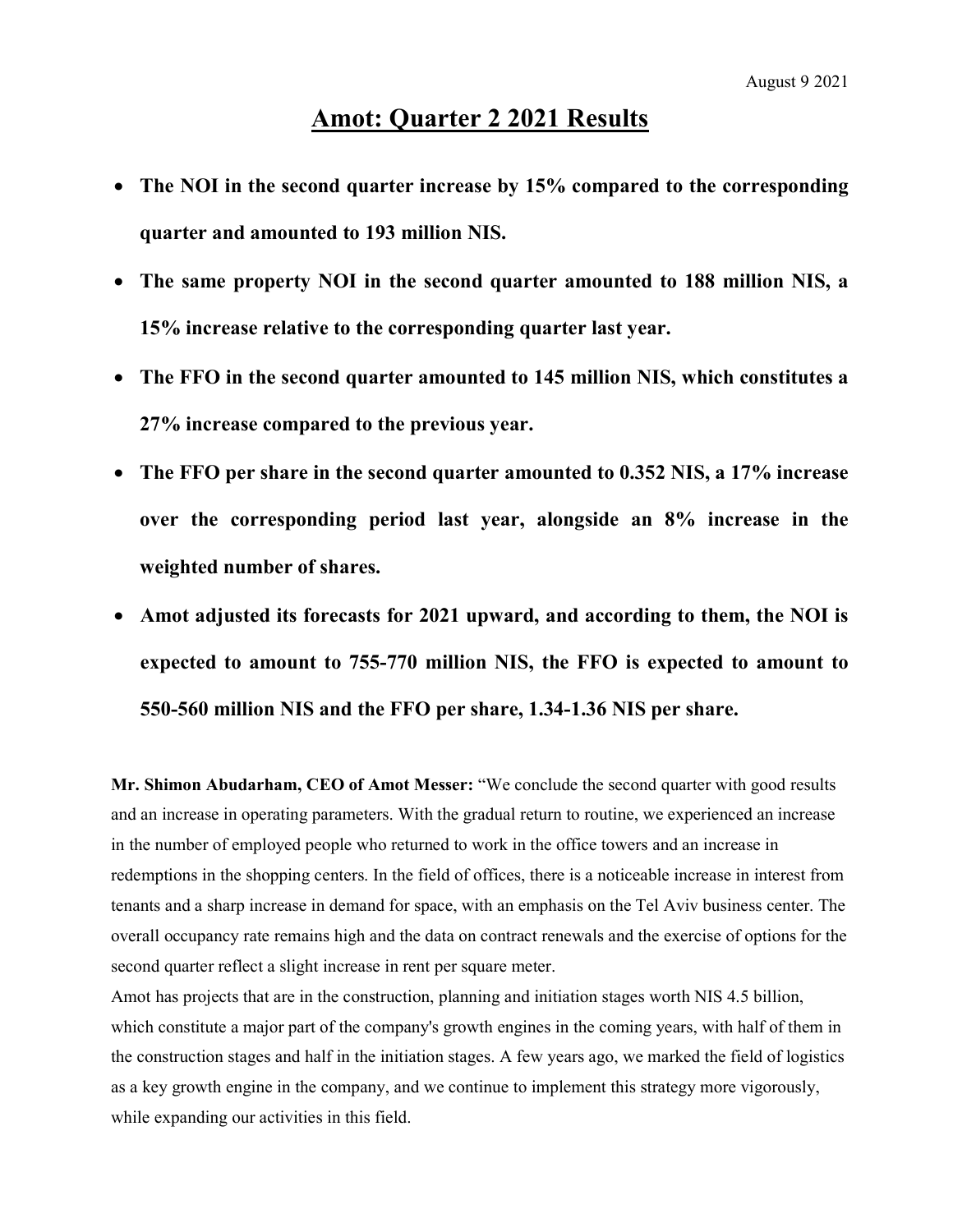Looking ahead, we will continue to focus on strengthening our asset portfolio on our own initiative, improving the asset portfolio, acquiring quality assets and constantly examining opportunities to enter other areas of activity in which income-producing real estate is a significant part."

### Summary of data for the first half of 2021 (in millions of NIS):

|                                                                                                  | $\frac{0}{0}$<br>Change<br>2020/21 | 1st Half<br>2021 | 1st Half<br>2020 | $\frac{0}{0}$<br>Change<br>2020/21 | 2nd<br><b>Ouarter</b><br>2021 | 2nd<br>Quarter<br>2020 | 2020    |
|--------------------------------------------------------------------------------------------------|------------------------------------|------------------|------------------|------------------------------------|-------------------------------|------------------------|---------|
| <b>NOI</b>                                                                                       |                                    | 370              | 369              | 15%                                | 193                           | 168                    | 734     |
| Net profit                                                                                       |                                    | 298              | 98               |                                    | 196                           | 9                      | 289     |
| <b>Real FFO after</b><br>neutralizing one-<br>time financing<br>costs, net of tax                | 5%                                 | 271              | 257              | 27%                                | 145                           | 114                    | 512     |
| FFO per share (in<br>0.01 NIS) after<br>neutralizing one-<br>time financing<br>costs, net of tax | $(2\%)$                            | 66.0             | 67.3             | 17%                                | 35.2                          | 30.0                   | 131.5   |
| Weighted number<br>of N.V. shares                                                                | 8%                                 | 410,798          | 381,372          | 8%                                 | 411,680                       | 381,490                | 389,183 |
| <b>Change in CPI</b><br>rate in the period                                                       |                                    | $1.4\%$          | $(0.7\%)$        |                                    | $1.3\%$                       | $(0.2\%)$              | (0.6)   |

#### Data and key points of the report (according to expanded consolidated reports):

 Over the course of the second quarter, 113 new contracts were signed including option exercises and contract renewals to the scope of 31,000 m² in yearly rental fees totaling 31 million NIS (excl the agreement below).

Shortly before the time of the publication of the report, the Company signed on an agreement with a hitech company (hereinafter: "The tenant") in connection with the rental of a building in Givatayim, which is owned by Amot, (the former Pelephone building) in its entirety, with an overall area of approximately 17,500 square meters.

The transaction was signed for a period of ten years with an option for an additional 5 years. The building is currently undergoing a significant upgrade, at an estimated costs of approximately NIS 100 million (including adaptations for the tenant), which includes the replacement/ upgrading of all of the electro-mechanical systems in the building, including the elevators, air, conditioning and parking facilities, as well as the upgrading of the windows of the building to smart glass, which prevents the loss of cooling energy and improves the acoustic conditions, the instillation of advanced systems, which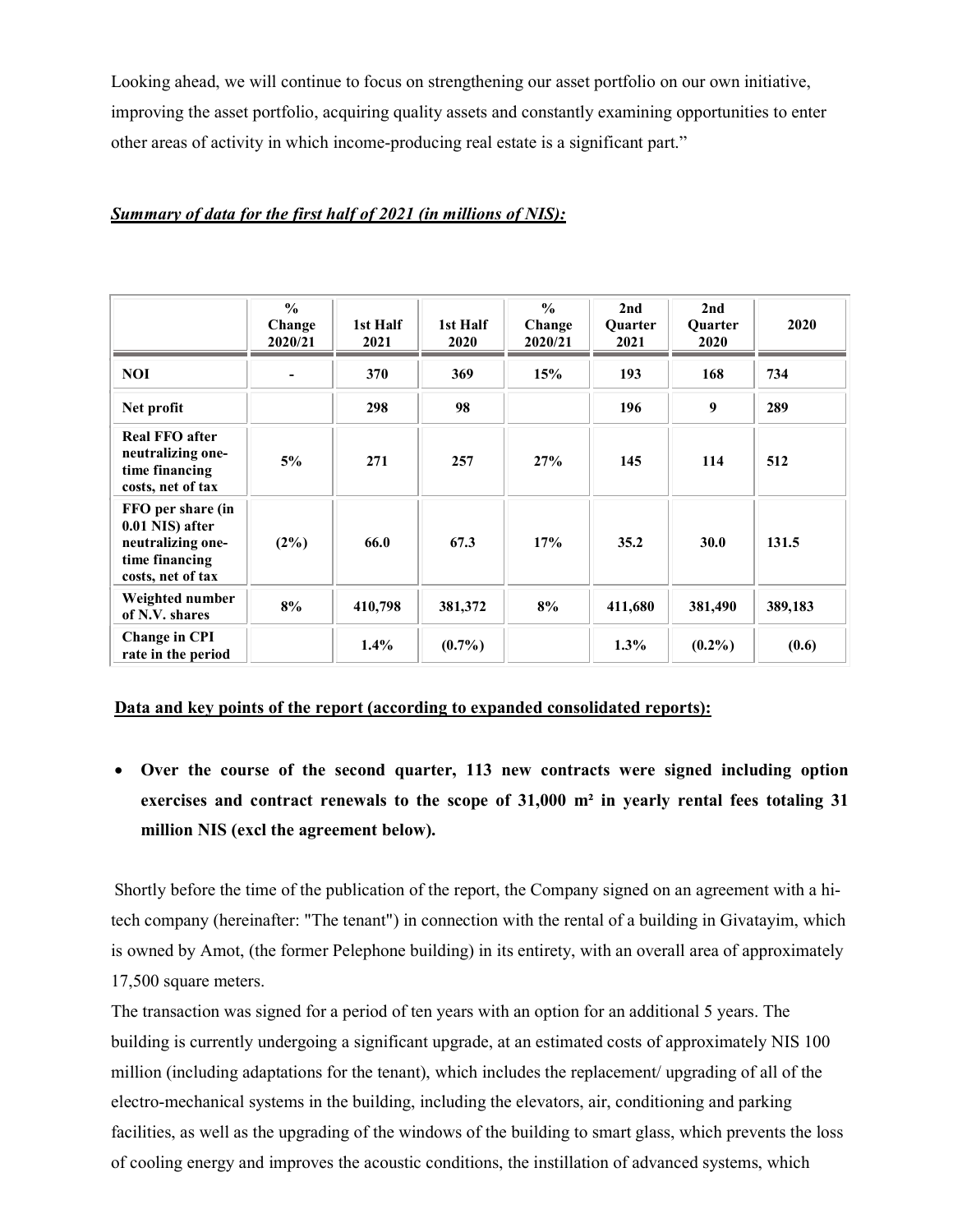include, inter alia, the cladding of the façade with electricity generating solar panels, and additional measures, in order to adapt the building to the U.S. Green Building Council's requirements and to meet the ground-breaking target of the property being a "zero energy building."

The building will be handed over in two tranches. In 2022, in the first tranche, floorspace will be handed over with an area of approximately 12,500 square meters and the second tranche, comprising the balance of approximately 5,000 square meters, will be handed over five years later.

The Company will take action to lease out the said area during the first five years of the contract, until it is handed over to the tenant

- Second quarter NOI amounted to 193 million NIS compared to 168 million NIS in the corresponding quarter last year, a 15% increase deriving from reliefs given in the corresponding quarter last year to commercial center tenants to the sum of 30 million NIS.
- The same property NOI in the quarter increase by 15% and amounted to 188 million NIS compared to 164 million NIS in the corresponding quarter last year. Most of the increase derives from relief given as a result of the lockdown to tenants at commercial centers in the corresponding period.
- The second quarter FFO amounted to 145 million NIS, a 27 increase compared to 114 million NIS in the corresponding period last year. The increase largely derives from the increase in NOI in the quarter as well as from a decrease in current taxes as a result of the influence of the CPI.
- The FFO per share in the second quarter amounted to 0.352 NIS versus 0.3 NIS in the corresponding period, a 17% increase, alongside an 8% increase in the weighted number of Company shares.
- Net profit in the quarter amounted to 196 million NIS compared to 9 million NIS in the corresponding quarter last year, the increase derives from an increase in fair value in the quarter to the sum of 127 million NIS as a result of the CPI increase versus the drop in fair value in the corresponding quarter to the sum of 148 million NIS as a result of the impact of the Covid-19 crisis on commercial properties and the drop in CPI.
- The total value of investment property (cash-generating and under construction) as of June 30 2021 amounted to 14.3 billion NIS.
- The occupancy rate as of June 30 2021 remained high and stable, at 96.9%.
- The equity attributed to shareholders as of June 30 2021 amounted to a total of 6.45 billion NIS (equity per share of 15.65 NIS) compared to a sum of 6.32 billion NIS (equity per share of 15.42) on December 31 2020. The increase derives from comprehensive income in the period offset by dividend distribution.
- As of the publication of this report, the Company has cash balances totaling 300 million NIS and unused credit frameworks totaling 1,000 million NIS.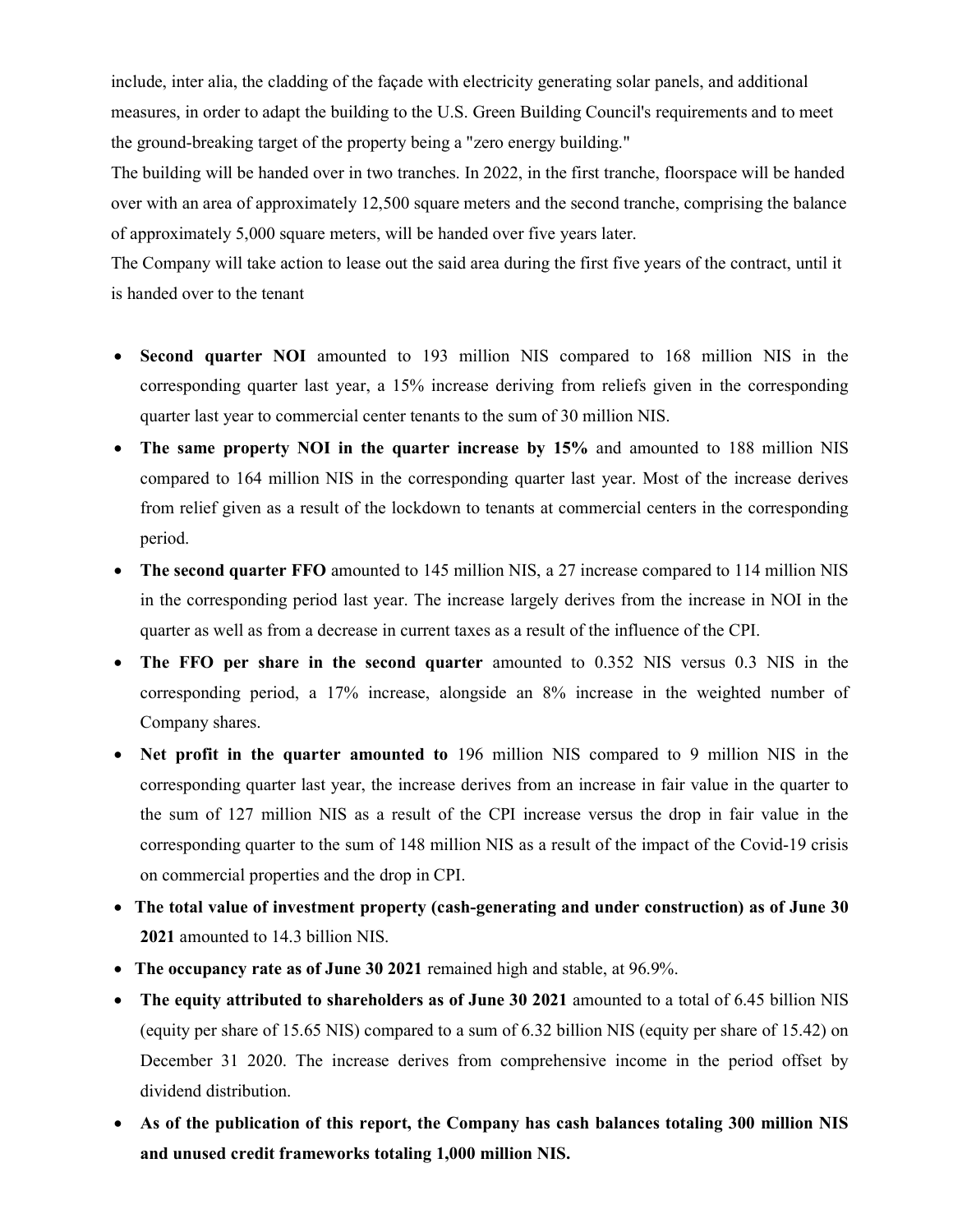- None of the Company's assets are pledged (with the exception of properties owned with partners, worth 2% of the total value).
- Net financial debt as of the balance sheet date is 6 billion NIS, constituting 42% of the balance sheet total (after neutralizing cash and cash equivalents).
- Cap rate the weighted cap rate derived from cash-generating investment properties as of the end of the period amounts to 6.49%.
- Amot has ten projects in various stages of construction and planning, the Company's portion of which is 320,000 m². The total expected scope of investments in the projects is 4.5 billion NIS (the Company's share an office building in Holon, an office building in Modi'in, Halehi Compound in Bnei Brak, the K Compound in Jerusalem, Beit Havered in Givatayim, land in Beit Shemesh and ToHa2.

# Events over the course of the quarter:

In June the Company signed an agreement to purchase 60% of the rights to land in the Beit Shemesh Industrial Zone in return for a total of 53 million NIS (without transaction costs). On the 4.05 hectare lot, the partnership plans to design and build a two-story logistical center with a total gross area of 45,000 m².

# 2021 Forecast:

The 2021 forecast was prepared regarding macroeconomic data that was known in practice in 2020 and in accordance with the following directives:

- o The Consumer Price Index –a 1.5% increase in CPI.
- $\circ$  No material changes will occur in the business environment in which the Group is active in Israel.
- o Signed leases and Company management's projections regarding current lease renewals in 2021.
- o The possible impact of additional lockdowns over the course of the coming year was not taken into account.

|                                         | $1-6/2021$ in<br>Practice | 2021 Updated<br>Forecast | 2021 original<br>Forecast | 2020 in Practice |
|-----------------------------------------|---------------------------|--------------------------|---------------------------|------------------|
| <b>NOI</b><br>(In Millions of NIS)      | 370                       | 755-770                  | 735-765                   | 734              |
| <b>Real FFO</b><br>(In Millions of NIS) | 271                       | 550-560                  | 535-555                   | 512              |
| FFO/share (in 0.01 NIS)                 | 66.0                      | 134-136                  | 130-135                   | 131.5            |